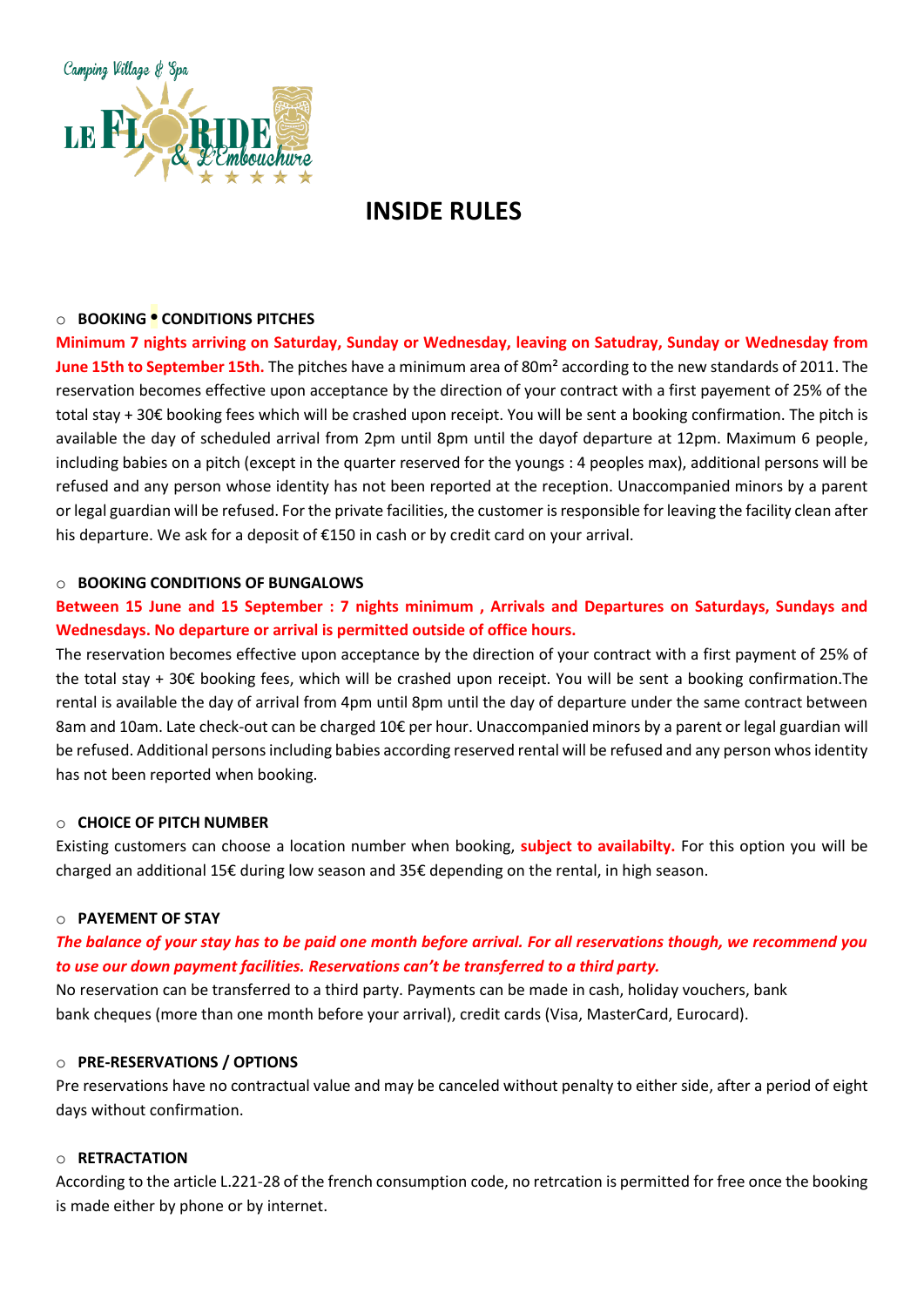

## o **CANCELLATION OF RESERVATION**

In case of cancellation on your part you will be retained or liable : An amount equal to 25% of the full cost of the stay, corresponding to the first payment.

As compensation for breach of contract : An amount equal to the total of your stay if you cancel less than 30 days before the date of arrival, or in cas of non-arrival. **In the absence of a written message** starting that the client had to postpone the date of arrival, the rental becomes available 24 hours after the scheduled arrival date the booking contract and full payement of services will be required. **Telephone messages are not taken into account.**

## o **DELAYED OR SHORTENED STAY**

No discount or refund will be granted in the case of late arrival or early departure.

## o **SAFETY – INSURANCE**

A cancellation insurance can be purchased for pitches and for rentals. The price of this insurance corresponds to 7% of the stay. You can read the conditions on our website floride.fr/en.

It is the campers' responsabilty to be covered for their caravan, tent equipment, and their own liability. The management is not responsible for any theft, loss or damage due to weather conditions or accidents.

#### o **DEPOSIT**

For pitches and rentals, a deposit of 100€ will be kept at your arrival. The deposit can be paid cash or by credit card (the amount is blocked but not withdrawn). If the payment is made on floride.fr, the deposit will be automatically recorded. An amount of money can be withdrawn by the resort out of the deposit in case of : damage or dirtying the pitch, the rental, an rent item or anything that belongs to the resort.

#### o **UPON ARRIVAL**

You must declare each of your accompanying persons. In the event that you have omitted to add a participant and that you exceed the maximum capacity of your accommodation, a penalty of 30€ per day and per person will be applied. (Subject to acceptance by the management)

## o **ACCESS TO THE CAMPSITE**

For access to the camping you need to register your licence plate number at the reception at arrival. At the entrance a camera will read your licence plate number and open the barrier. When extending your stay, it is imperative to inform the reception to reprogram your access.

BRACELET : During your stay, wearing a bracelet is mandatory. Access to the campsite and to the waterpark will be denied to the people not wearing it. The bracelet must be given back at your departure. If not, 20€ will be taken out of your deposit.

#### o **CLEANLINESS - DAMAGES**

Household waste and selective sorting must be deposited in the containers located at the entrance to the Embouchure campsite.We ask you to respect the environment, trees, plantations etc. by not throwing any polluted water, not hanging clothes lines from tree to tree. The pîtch that was enstrusted to your during your stay needs to be back in its inital state, remove papers, trash, cigarette butts etc.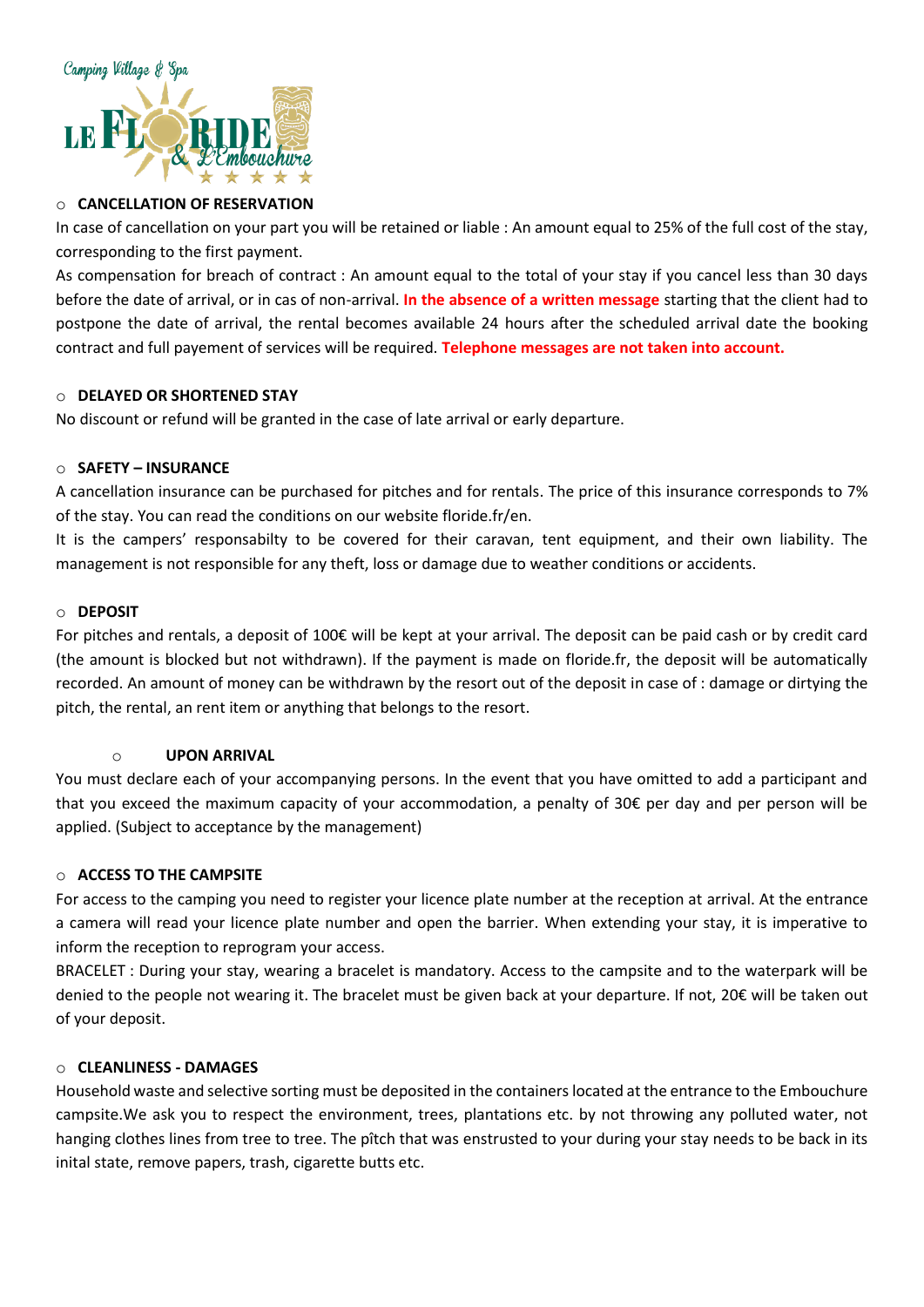

#### o **ANIMALS**

One animal per reservation is admitted, dog or cat. Additional fees will apply : 4€ per day in the low season, and 8€ per day in the high season. Dogs that could be dangerous (Category 1 and 2 Decree of 04/27/99) are rejected. Accepted upon presentation of immunization (decree of 22/01/85), they must be tattooed (decree of 06/30/92) they must be non-agressive and kept on a leash. Their dirt should be removed by their masters, bags are available at the reception. Under no circumstances should they be left alone in the car, mobil home, chalet, caravan or tent on the pitch or tied to a tree.

## o **VISITORS**

Visitors must sign up at the reception, a ticket will be issued for a period of two hours. During the peak season, beyond this 2 hours period, 3€ per person of 13 years and older will be charged. Vehicles must be parked at the night parking lot of the camping.

## o **TRAFFIC – NOISE**

The speed limit is 10 km/h in camping parking is prohibited on roads and driveways. Vehicles must be parked on the parking lot allocated on arrival. Never park your vehicle on a neighboring plot even if it appears empty. Upon arrival you will receive a sticker at the reception; you must paste it on your windshield so visible. The gates are closed between 00pm. and 6am., all traffic is prohibited during this period. Sound devices should not heard beyond the perimiter of each plot.

**From 12am at 8am, it is mandatory that each respects the rights to rest of it neighbors.**

#### o **BEHAVIOUR**

Any kind of theft, aggresive, threatening or insulting behavior is strictly prohibited as well as any act of discrimination or harassment ; whether they would be done against other customers or against employees.

#### o **REGULATION POOL**

THE AQUA PARK IS STRICTLY RESERVED FOR CAMPERS. The pool area is open from the opening to the closing of camping from 10am to 7pm every day. The completed rules are posted at the entrance of the pools. Wearing surf or boards shorts, T'shirts, combination of any kind is strictly forbidden for hygienic reasons, excepted diving combinations during the diving initiations. Access to the Space Hole and the Dome Slide is strictly forbidden to persons under 1m20.

#### o **BARBECUES**

**Only Gaz Barbecues are allowed.** Wood, electric or charcoal barbecues are note permitted on the campsite.

#### **o DATA PROTECTION / PRIVACY**

Our privacy policy and your access to modify or delete your personal data is available on our web page: <https://floride.fr/politique-de-confidentialite-et-gestion-des-donnees-personelles/>